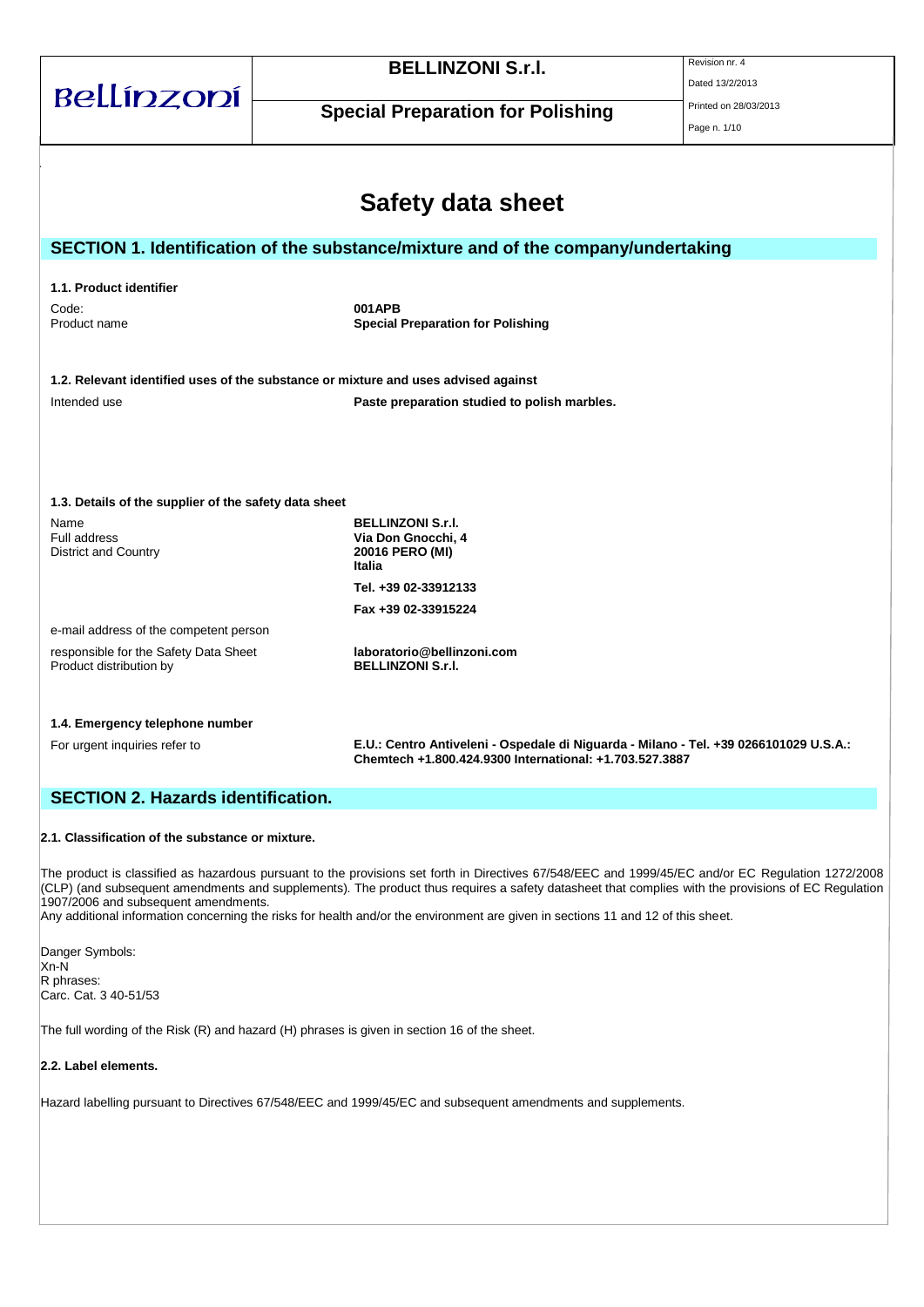| Bellínzoní                                                                                                                                                                                                                                                                                                                                                                                                                                                                                                                                                                                                                                     |  | <b>BELLINZONI S.r.I.</b>                                  | Revision nr. 4<br>Dated 13/2/2013 |                                                                                                                                                                                                                                                                                                              |  |
|------------------------------------------------------------------------------------------------------------------------------------------------------------------------------------------------------------------------------------------------------------------------------------------------------------------------------------------------------------------------------------------------------------------------------------------------------------------------------------------------------------------------------------------------------------------------------------------------------------------------------------------------|--|-----------------------------------------------------------|-----------------------------------|--------------------------------------------------------------------------------------------------------------------------------------------------------------------------------------------------------------------------------------------------------------------------------------------------------------|--|
|                                                                                                                                                                                                                                                                                                                                                                                                                                                                                                                                                                                                                                                |  | <b>Special Preparation for Polishing</b>                  | Printed on 28/03/2013             |                                                                                                                                                                                                                                                                                                              |  |
| Page n. 2/10<br><b>HARMFUL</b><br>DANGEROUS FOR THE<br><b>ENVIRONMENT</b><br><b>R40</b><br>LIMITED EVIDENCE OF A CARCINOGENIC EFFECT.<br>R51/53<br>TOXIC TO AQUATIC ORGANISMS, MAY CAUSE LONG-TERM ADVERSE EFFECTS IN THE AQUATIC<br>ENVIRONMENT.<br>S <sub>2</sub><br>KEEP OUT OF THE REACH OF CHILDREN.<br>S13<br>KEEP AWAY FROM FOOD, DRINK AND ANIMAL FEEDINGSTUFFS.<br>S29<br>DO NOT EMPTY INTO DRAINS.<br>S36/37<br>WEAR SUITABLE PROTECTIVE CLOTHING AND GLOVES.<br>AVOID RELEASE TO THE ENVIRONMENT. REFER TO SPECIAL INSTRUCTIONS/SAFETY DATA SHEETS.<br>S61<br><b>Contains:</b><br><b>TETRACHLOROETHYLENE</b><br>2.3. Other hazards. |  |                                                           |                                   |                                                                                                                                                                                                                                                                                                              |  |
| Information not available.                                                                                                                                                                                                                                                                                                                                                                                                                                                                                                                                                                                                                     |  |                                                           |                                   |                                                                                                                                                                                                                                                                                                              |  |
| 3.1. Substances.                                                                                                                                                                                                                                                                                                                                                                                                                                                                                                                                                                                                                               |  | <b>SECTION 3. Composition/information on ingredients.</b> |                                   |                                                                                                                                                                                                                                                                                                              |  |
| Information not relevant.                                                                                                                                                                                                                                                                                                                                                                                                                                                                                                                                                                                                                      |  |                                                           |                                   |                                                                                                                                                                                                                                                                                                              |  |
| 3.2. Mixtures.                                                                                                                                                                                                                                                                                                                                                                                                                                                                                                                                                                                                                                 |  |                                                           |                                   |                                                                                                                                                                                                                                                                                                              |  |
| Contains:                                                                                                                                                                                                                                                                                                                                                                                                                                                                                                                                                                                                                                      |  |                                                           |                                   |                                                                                                                                                                                                                                                                                                              |  |
| Identification.<br><b>TETRACHLOROETHYLENE</b>                                                                                                                                                                                                                                                                                                                                                                                                                                                                                                                                                                                                  |  | Conc. %.                                                  | <b>Classification 67/548/EEC.</b> | Classification 1272/2008 (CLP).                                                                                                                                                                                                                                                                              |  |
| CAS. 127-18-4<br>EC. 204-825-9<br>INDEX. 602-028-00-4<br>Reg. no. 01-2119475329-28                                                                                                                                                                                                                                                                                                                                                                                                                                                                                                                                                             |  | 70 - 85                                                   | Carc. Cat. 3 R40, N R51/53        | Carc. 2 H351, Skin Irrit. 2 H315, Skin Sens. 1<br>H317, Aquatic Chronic 2 H411                                                                                                                                                                                                                               |  |
| Note: Upper limit is not included into the range.<br>The full wording of the Risk (R) and hazard (H) phrases is given in section 16 of the sheet.                                                                                                                                                                                                                                                                                                                                                                                                                                                                                              |  |                                                           |                                   |                                                                                                                                                                                                                                                                                                              |  |
| The full wording of the Risk (R) and hazard (H) phrases is given in section 16 of the sheet.<br>$T_{+}$ = Very Toxic(T+), T = Toxic(T), Xn = Harmful(Xn), C = Corrosive(C), Xi = Irritant(Xi), O = Oxidizing(O), E = Explosive(E), F+ = Extremely<br>Flammable(F+), $F =$ Highly Flammable(F), $N =$ Dangerous for the Environment(N)                                                                                                                                                                                                                                                                                                          |  |                                                           |                                   |                                                                                                                                                                                                                                                                                                              |  |
| <b>SECTION 4. First aid measures.</b>                                                                                                                                                                                                                                                                                                                                                                                                                                                                                                                                                                                                          |  |                                                           |                                   |                                                                                                                                                                                                                                                                                                              |  |
| 4.1. Description of first aid measures.                                                                                                                                                                                                                                                                                                                                                                                                                                                                                                                                                                                                        |  |                                                           |                                   |                                                                                                                                                                                                                                                                                                              |  |
| seek medical advice<br>clothing before using it again.                                                                                                                                                                                                                                                                                                                                                                                                                                                                                                                                                                                         |  |                                                           |                                   | EYES: Remove contact lenses, if present Wash immediately with plenty of water for at least 15 minutes, opening the eyelids fully. If problem persists,<br>SKIN: Remove contaminated clothing. Wash immediately with plenty of water. If irritation persists, get medical advice/attention. Wash contaminated |  |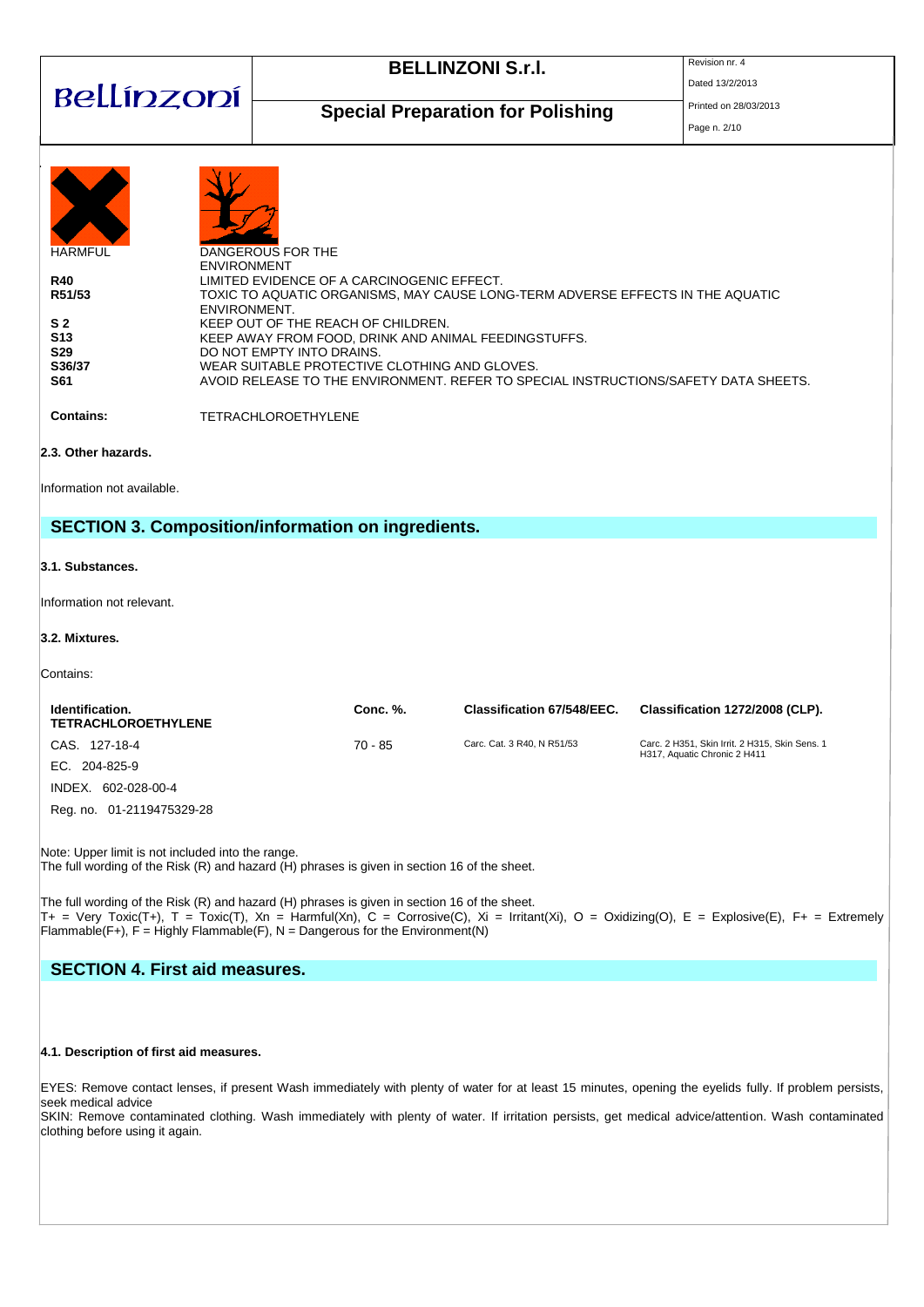| Bellínzoní |  |
|------------|--|
|            |  |

## **BELLINZONI S.r.I.** Revision nr. 4

Dated 13/2/2013

## **Special Preparation for Polishing** Printed on 28/03/2013

Page n. 3/10

INHALATION: Remove to open air. In the event of breathing difficulties, get medical advice/attention immediately. INGESTION: Get medical advice/attention. Induce vomiting only if indicated by the doctor. Never give anything by mouth to an unconscious person, unless authorised by a doctor.

#### **4.2. Most important symptoms and effects, both acute and delayed.**

For symptoms and effects caused by the contained substances, see chap. 11.

#### **4.3. Indication of any immediate medical attention and special treatment needed.**

Information not available.

## **SECTION 5. Firefighting measures.**

#### **5.1. Extinguishing media.**

SUITABLE EXTINGUISHING EQUIPMENT The extinguishing equipment should be of the conventional kind: carbon dioxide, foam, powder and water spray. UNSUITABLE EXTINGUISHING EQUIPMENT None in particular.

#### **5.2. Special hazards arising from the substance or mixture.**

HAZARDS CAUSED BY EXPOSURE IN THE EVENT OF FIRE Do not breathe combustion products.

#### **5.3. Advice for firefighters.**

GENERAL INFORMATION

Use jets of water to cool the containers to prevent product decomposition and the development of substances potentially hazardous for health. Always wear full fire prevention gear. Collect extinguishing water to prevent it from draining into the sewer system. Dispose of contaminated water used for extinction and the remains of the fire according to applicable regulations.

SPECIAL PROTECTIVE EQUIPMENT FOR FIRE-FIGHTERS

Normal fire fighting clothing i.e. fire kit (BS EN 469), gloves (BS EN 659) and boots (HO specification A29 and A30) in combination with self-contained open circuit positive pressure compressed air breathing apparatus (BS EN 137).

## **SECTION 6. Accidental release measures.**

#### **6.1. Personal precautions, protective equipment and emergency procedures.**

FOR LIQUID PRODUCTS:

Block the leakage if there is no hazard.

FOR SOLID PRODUCTS:

If there are no contraindications, spray powder with water to prevent the formation of dust. Avoid breathing vapours/mists/gases. Wear suitable protective equipment (including personal protective equipment referred to under Section 8 of the safety data sheet) to prevent any contamination of skin, eyes and personal clothing. These indications apply for both processing staff and those involved in emergency procedures.

#### **6.2. Environmental precautions.**

The product must not penetrate into the sewer system or come into contact with surface water or ground water.

#### **6.3. Methods and material for containment and cleaning up.**

FOR LIQUID PRODUCTS: Collect the leaked product into a suitable container. Evaluate the compatibility of the container to be used, by checking section 10. Absorb the remainder with inert absorbent material.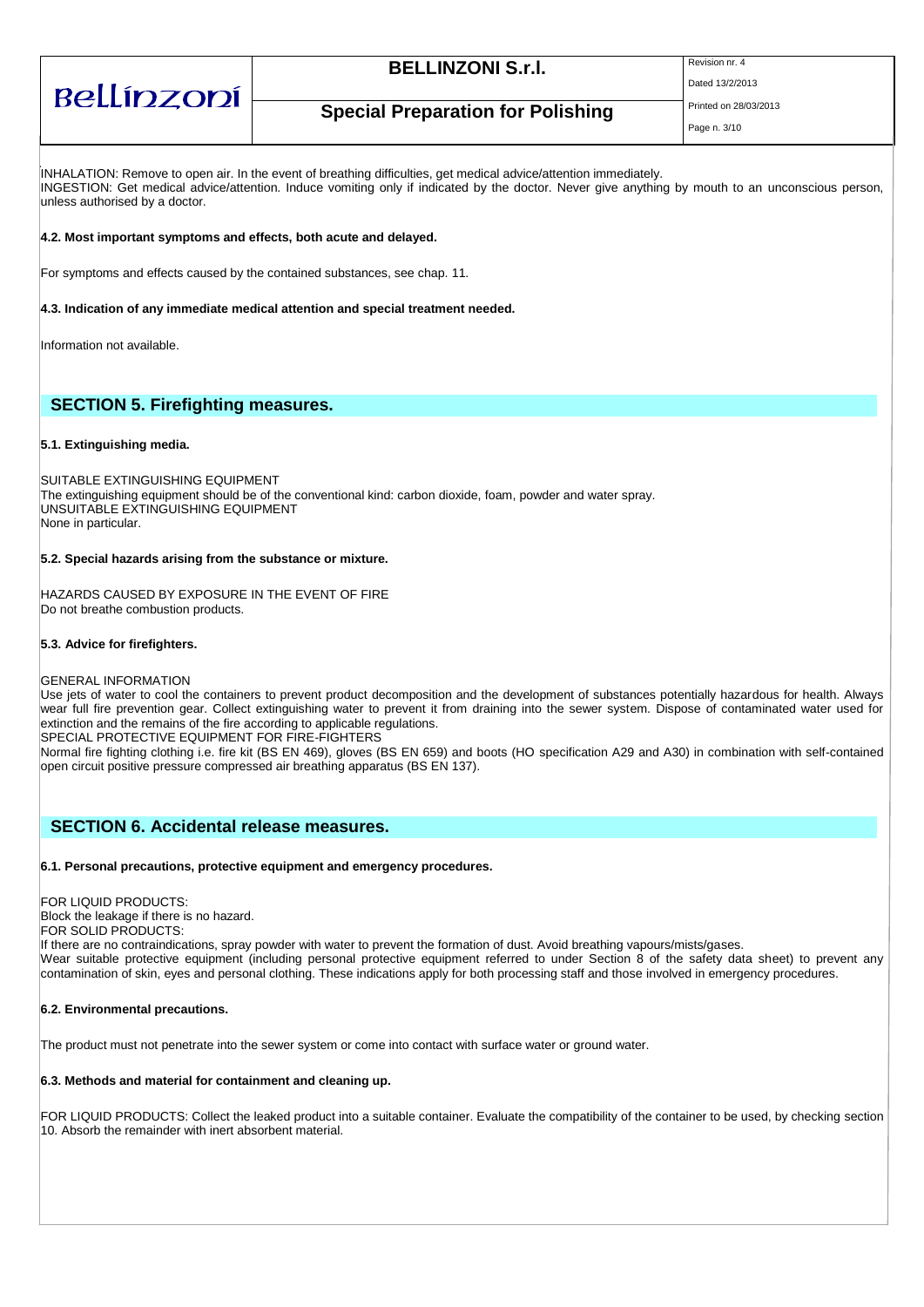# Bellínzoní

## **BELLINZONI S.r.I.** Revision nr. 4

Dated 13/2/2013

**Special Preparation for Polishing** Printed on 28/03/2013

FOR SOLID PRODUCTS: Use spark-proof mechanical equipment to collect the leaked product and place it in containers for recovery or disposal. If there are no contraindications, use jets of water to eliminate product residues. Make sure the leakage site is well aired. Check incompatibility for container material in section 7. Contaminated material should be disposed of in

compliance with the provisions set forth in point 13.

#### **6.4. Reference to other sections.**

Any information on personal protection and disposal is given in sections 8 and 13.

## **SECTION 7. Handling and storage.**

#### **7.1. Precautions for safe handling.**

Before handling the product, consult all the other sections of this material safety data sheet. Avoid leakage of the product into the environment. Do not eat, drink or smoke during use. Remove any contaminated clothes and personal protective equipment before entering places in which people eat.

#### **7.2. Conditions for safe storage, including any incompatibilities.**

Store only in the original container. Store the containers sealed, in a well ventilated place, away from direct sunlight. Keep containers away from any incompatible materials, see section 10 for details.

#### **7.3. Specific end use(s).**

Information not available.

### **SECTION 8. Exposure controls/personal protection.**

#### **8.1. Control parameters.**

Regulatory References:

| United Kingdom | EH40/2005 Workplace exposure limits. Containing the list of workplace exposure    |
|----------------|-----------------------------------------------------------------------------------|
|                | limits for use with the Control of Substances Hazardous to Health Regulations (as |
|                | amended).                                                                         |
| Eire           | Code of Practice Chemical Agent Regulations 2011.                                 |
| OEL EU         | Directive 2009/161/EU; Directive 2006/15/EC; Directive 2004/37/EC; Directive      |
|                | 2000/39/EC.                                                                       |
| TLV-ACGIH      | <b>ACGIH 2012</b>                                                                 |

#### **TETRACHLOROETHYLENE**

| <b>Threshold Limit Value.</b>                |
|----------------------------------------------|
| TWA/8h<br>STEL/15min<br>Type<br>Country      |
| mg/m3<br>mg/m3<br>ppm<br>ppm                 |
| UK<br>50<br>WEL<br>345<br>689<br>100         |
| <b>IRL</b><br>678<br>170<br>25<br>100<br>OEL |
| <b>TLV-ACGIH</b><br>25<br>678<br>170<br>100  |

 $|C|$  = CEILING ; INHAL = Inhalable Fraction ; RESP = Respirable Fraction ; THORA = Thoracic Fraction.

VND = hazard identified but no DNEL/PNEC available ; NEA = no exposure expected ; NPI = no hazard identified.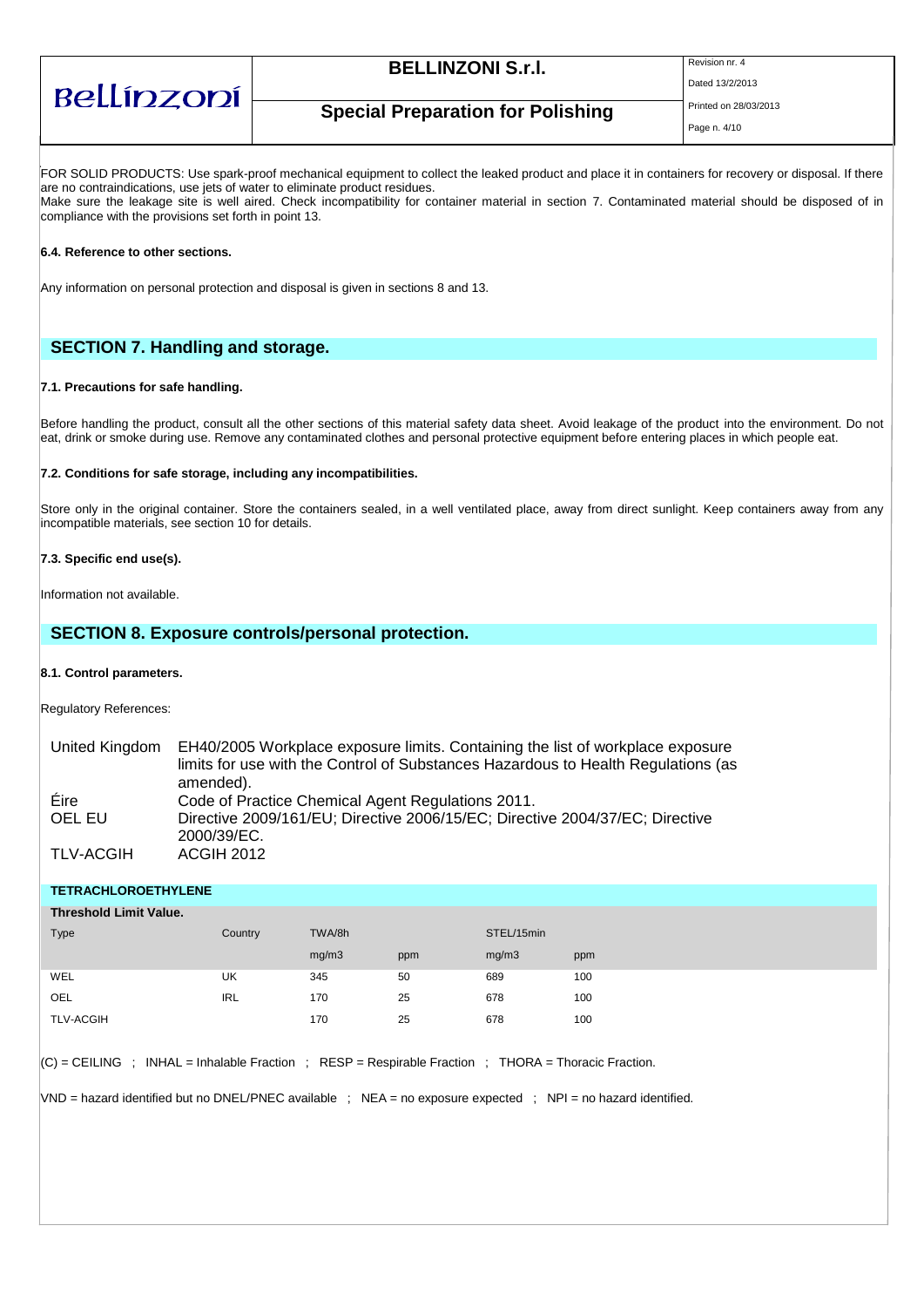| Bellínzoní |  |
|------------|--|
|            |  |

## **BELLINZONI S.r.I.** Revision nr. 4

Dated 13/2/2013

## **Special Preparation for Polishing** Printed on 28/03/2013

Page n. 5/10

TLV of solvent mixture: 170 mg/m3.

#### **8.2. Exposure controls.**

As the use of adequate technical equipment must always take priority over personal protection equipment, make sure that the workplace is well aired through effective local aspiration. Personal protection equipment must comply with the rules in force indicated below.

#### HAND PROTECTION

Protect hands with category III (ref. Directive 89/686/EEC and standard EN 374) work gloves, such as those in PVA, butyl, fluoroelastomer or equivalent. The following should be considered when choosing work glove material: degradation, breakage times and permeation. Work glove resistance to preparations should be checked before use, as it can be unpredictable. Gloves` limit depends on the duration of exposure.

#### EYE PROTECTION

Wear protective airtight goggles (ref. standard EN 166).

#### SKIN PROTECTION

Wear category III professional long-sleeved overalls and safety footwear (ref. Directive 89/686/CEE and standard EN 344). Wash body with soap and water after removing overalls.

#### RESPIRATORY PROTECTION

If the threshold value (if available) for one or more of the substances present in the preparation for daily exposure in the workplace or to a fraction established by the company`s prevention and protection service is exceeded, wear a mask with an A or universal filter, the class (1, 2 or 3) of which must be chosen according to the limit concentration of use (ref. standard EN 141).

The use of respiratory tract protection equipment, such as masks like that indicated above, is necessary to reduce worker exposure in the absence of technical measures. The protection provided by masks is in any case limited.

If the substance in question is odourless or its olfactory threshold is higher than the relative exposure limit and in the event of an emergency, or when exposure levels are unknown or the concentration of oxygen in the workplace is less than 17% volume, wear self-contained, open-circuit compressed air breathing apparatus (ref. standard EN 137) or fresh air hose breathing apparatus for use with full face mask, half mask or mouthpiece (ref. standard EN 138).

An emergency eye washing and shower system must be provided.

The product must be used in well-aired environments fitted with strong localised aspiration systems, otherwise to use the personal protection equipment indicated.

#### ENVIRONMENTAL EXPOSURE CONTROLS.

The emissions generated by manufacturing processes, including those generated by ventilation equipment, should be checked to ensure compliance with environmental standards.

## **SECTION 9. Physical and chemical properties.**

#### **9.1. Information on basic physical and chemical properties.**

| Appearance                       | paste                     |
|----------------------------------|---------------------------|
| Colour                           | transparent white         |
| Odour                            | characteristic of solvent |
| Odour threshold.                 | Not available.            |
| pH.                              | Not available.            |
| Melting or freezing point.       | Not available.            |
| Initial boiling point.           | Not available.            |
| Boiling range.                   | Not available.            |
| Flash point.                     | $>61 °C$ .                |
| <b>Evaporation Rate</b>          | Not available.            |
| Flammability of solids and gases | Not available.            |
| Lower inflammability limit.      | Not available.            |
| Upper inflammability limit.      | Not available.            |
| Lower explosive limit.           | Not available.            |
| Upper explosive limit.           | Not available.            |
| Vapour pressure.                 | Not available.            |
|                                  |                           |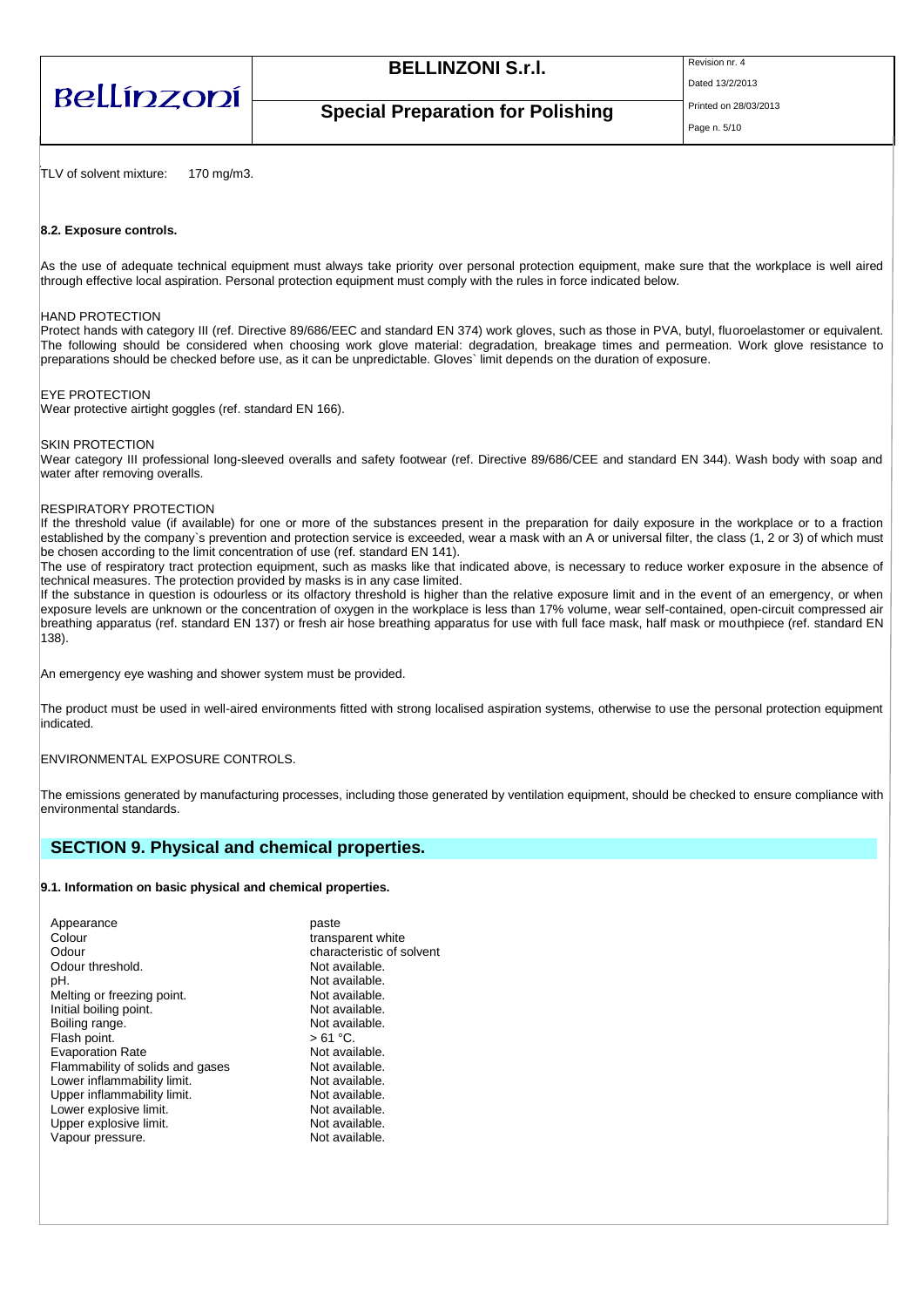| Bellínzoní                                                                                                                                                                                                                                 | <b>BELLINZONI S.r.I.</b><br><b>Special Preparation for Polishing</b>                                                                                         | Revision nr. 4<br>Dated 13/2/2013<br>Printed on 28/03/2013<br>Page n. 6/10 |
|--------------------------------------------------------------------------------------------------------------------------------------------------------------------------------------------------------------------------------------------|--------------------------------------------------------------------------------------------------------------------------------------------------------------|----------------------------------------------------------------------------|
| Vapour density<br>Specific gravity.<br>Solubility<br>Partition coefficient: n-octanol/water<br>Ignition temperature.<br>Decomposition temperature.<br>Viscosity<br>Explosive properties<br>Oxidising properties<br>9.2. Other information. | Not available.<br>1,4 Kg/l<br>insoluble in water<br>Not available.<br>Not available.<br>Not available.<br>Not available.<br>Not available.<br>Not available. |                                                                            |
| VOC (Directive 1999/13/EC) :                                                                                                                                                                                                               | $82,50\%$ - 1.155,00<br>q/litre.                                                                                                                             |                                                                            |

## **SECTION 10. Stability and reactivity.**

#### **10.1. Reactivity.**

There are no particular risks of reaction with other substances in normal conditions of use.

VOC (volatile carbon) : 11,94 % - 167,16 g/litre.

TETRACHLOROETHYLENE: incombustable, however it decomposes above 150°C. Decomposition also occurs due to the action of UV rays and moisture.

#### **10.2. Chemical stability.**

The product is stable in normal conditions of use and storage.

#### **10.3. Possibility of hazardous reactions.**

No hazardous reactions are foreseeable in normal conditions of use and storage.

TETRACHLOROETHYLENE: risk of explosion on contact with: alkaline metals, aluminium, alkaline hydroxides, sodium amide. May react violently on contact with: strong bases, strong oxidising agents, alkaline earth metals, light metals, metal powders and zinc oxide.

#### **10.4. Conditions to avoid.**

None in particular. However the usual precautions used for chemical products should be respected.

#### **10.5. Incompatible materials.**

Information not available.

#### **10.6. Hazardous decomposition products.**

TETRACHLOROETHYLENE: hydrogen chloride, phosgene, chlorine, ethane tetrachloride, other toxic chlorine compounds.

## **SECTION 11. Toxicological information.**

#### **11.1. Information on toxicological effects.**

This product must be handled carefully because of its possible carcinogenic effects. Anyway, currently available data do not allow us to comprehensively assess this product.

TETRACHLOROETHYLENE: has a toxic effect on the central and peripheral nervous system, liver, kidneys and heart. Mucous membranes and skin are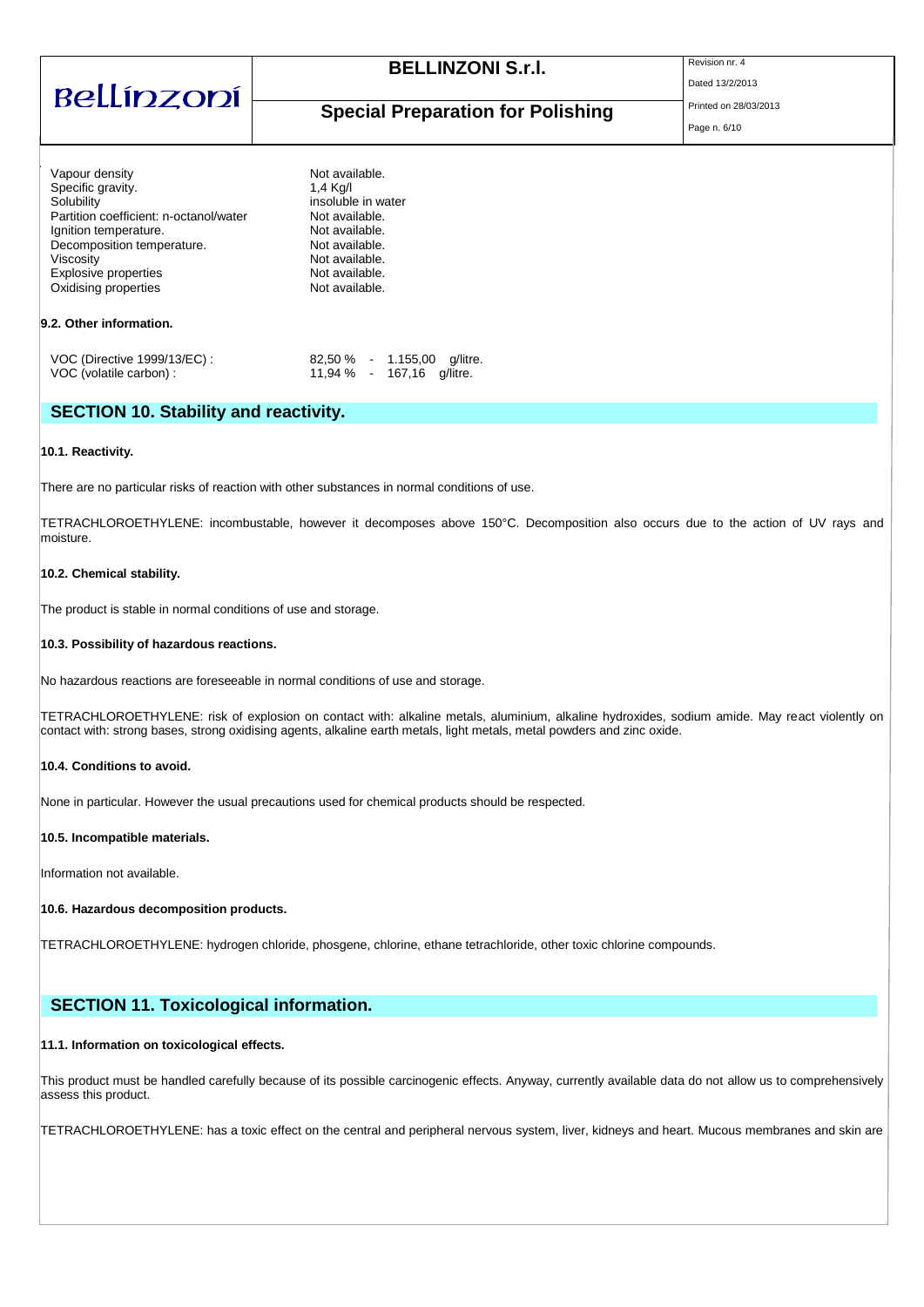| Bellínzoní                       | <b>BELLINZONI S.r.I.</b>                 | Revision nr. 4<br>Dated 13/2/2013     |  |
|----------------------------------|------------------------------------------|---------------------------------------|--|
|                                  | <b>Special Preparation for Polishing</b> | Printed on 28/03/2013<br>Page n. 7/10 |  |
| affected by its irritant effect. |                                          |                                       |  |

TETRACHLOROETHYLENE LC50 (Inhalation). 4000 ppm/4h Rat

## **SECTION 12. Ecological information.**

This product is dangerous for the environment and is toxic for aquatic organisms. In the long term, it may even have negative effects on acquatic environment. **12.1. Toxicity.**

TETRACHLOROETHYLENE EC50 (48h). 18 mg/l/48h Daphnia magna

#### **12.2. Persistence and degradability.**

TETRACHLOROETHYLENE:not easily biodegradable. **12.3. Bioaccumulative potential.**

TETRACHLOROETHYLENE: low bioaccumulation potential (log Ko/w>3). **12.4. Mobility in soil.**

TETRACHLOROETHYLENE: slightly mobile in soil. **12.5. Results of PBT and vPvB assessment.**

On the basis of available data, the product does not contain any PBT or vPvB in percentage greater than 0,1%. **12.6. Other adverse effects.**

Information not available.

### **SECTION 13. Disposal considerations.**

#### **13.1. Waste treatment methods.**

**Road and rail transport:**

Reuse, when possible. Product residues should be considered special hazardous waste. The hazard level of waste containing this product should be evaluated according to applicable regulations.

Disposal must be performed through an authorised waste management firm, in compliance with national and local regulations. CONTAMINATED PACKAGING

Contaminated packaging must be recovered or disposed of in compliance with national waste management regulations.

## **SECTION 14. Transport information.**

These goods must be transported by vehicles authorized to the carriage of dangerous goods according to the provisions set out in the current edition of the Code of International Carriage of Dangerous Goods by Road (ADR) and in all the applicable national regulations.These goods must be packed in their original packagings or in packagings made of materials resistant to their content and not reacting dangerously with it. People loading and unloading dangerous goods must be trained on all the risks deriving from these substances and on all actions that must be taken in case of emergency situations.

| <u>Road and ran transport.</u> |                |   |     |      |  |  |
|--------------------------------|----------------|---|-----|------|--|--|
| :/isp                          | ADR/RID Class: |   | UN: | 1897 |  |  |
| $\left(\frac{1}{2}\right)$     | Packing Group: | Ш |     |      |  |  |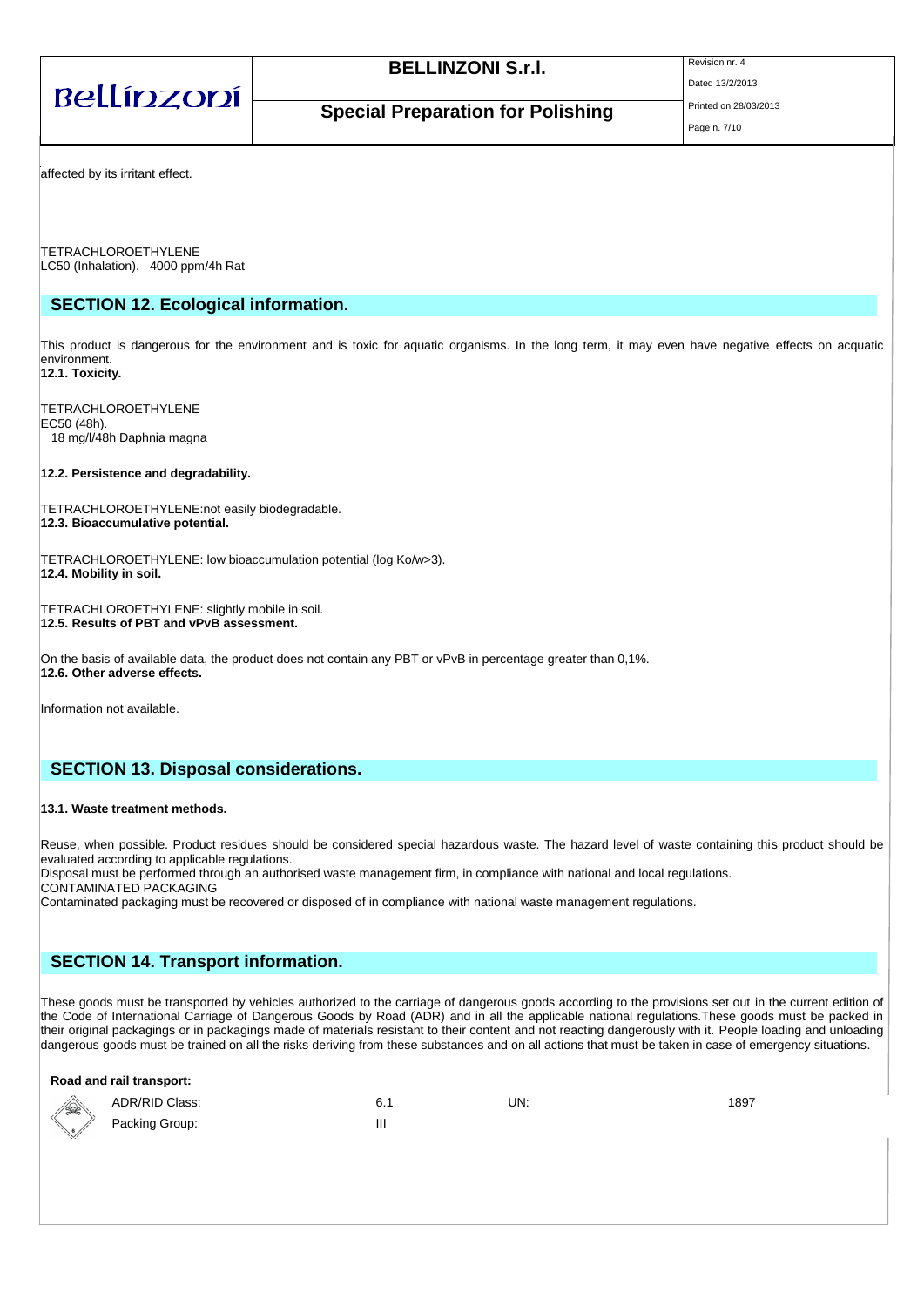| Bellínzoní        |                                                                                                                 | <b>BELLINZONI S.r.I.</b> |                                          |                   | Revision nr. 4<br>Dated 13/2/2013 |
|-------------------|-----------------------------------------------------------------------------------------------------------------|--------------------------|------------------------------------------|-------------------|-----------------------------------|
|                   |                                                                                                                 |                          | <b>Special Preparation for Polishing</b> |                   | Printed on 28/03/2013             |
|                   |                                                                                                                 |                          |                                          |                   | Page n. 8/10                      |
|                   | Label:                                                                                                          | 6.1                      |                                          |                   |                                   |
|                   | Nr. Kemler:                                                                                                     | 60                       |                                          |                   |                                   |
|                   | Limited Quantity.                                                                                               |                          | 5L                                       |                   |                                   |
|                   | Tunnel restriction code.                                                                                        | (E)                      |                                          |                   |                                   |
|                   | Proper Shipping Name:                                                                                           |                          | Tetrachloroethylene.                     |                   |                                   |
|                   | Carriage by sea (shipping):                                                                                     |                          |                                          |                   |                                   |
|                   | IMO Class:                                                                                                      | 6.1                      |                                          | UN:               | 1897                              |
|                   | Packing Group:                                                                                                  | Ш                        |                                          |                   |                                   |
|                   | Label:                                                                                                          | 6.1                      |                                          |                   |                                   |
|                   | EMS:                                                                                                            |                          | $F-A, S-A$                               |                   |                                   |
|                   | Marine Pollutant.                                                                                               |                          | <b>YES</b>                               |                   |                                   |
|                   | Proper Shipping Name:                                                                                           |                          | TETRACHLOROETHYLENE SOLUTION             |                   |                                   |
| Transport by air: |                                                                                                                 |                          |                                          |                   |                                   |
|                   | IATA:                                                                                                           | 6.1                      |                                          | UN:               | 1897                              |
|                   | Packing Group:                                                                                                  | Ш                        |                                          |                   |                                   |
|                   | Label:                                                                                                          |                          | 6.1                                      |                   |                                   |
|                   | Cargo:                                                                                                          |                          |                                          |                   |                                   |
|                   | Packaging instructions:                                                                                         |                          | 663                                      | Maximum quantity: | 220 L                             |
|                   | Pass.:                                                                                                          |                          |                                          |                   |                                   |
|                   | Packaging instructions:                                                                                         |                          | 655                                      | Maximum quantity: | 60L                               |
|                   | <b>SECTION 15. Regulatory information.</b>                                                                      |                          |                                          |                   |                                   |
|                   | 15.1. Safety, health and environmental regulations/legislation specific for the substance or mixture.           |                          |                                          |                   |                                   |
| Seveso category.  |                                                                                                                 | 9ii                      |                                          |                   |                                   |
|                   | Restrictions relating to the product or contained substances pursuant to Annex XVII to EC Regulation 1907/2006. |                          |                                          |                   |                                   |
| Product.          |                                                                                                                 |                          |                                          |                   |                                   |
| Point.            |                                                                                                                 | 3                        |                                          |                   |                                   |
|                   | Substances in Candidate List (Art. 59 REACH).                                                                   |                          |                                          |                   |                                   |
| None.             |                                                                                                                 |                          |                                          |                   |                                   |
|                   | Substances subject to authorisarion (Annex XIV REACH).                                                          |                          |                                          |                   |                                   |
| None.             |                                                                                                                 |                          |                                          |                   |                                   |
|                   | Substances subject to exportation reporting pursuant to (EC) Reg. 689/2008:                                     |                          |                                          |                   |                                   |
| None.             |                                                                                                                 |                          |                                          |                   |                                   |
|                   | Substances subject to the Rotterdam Convention:                                                                 |                          |                                          |                   |                                   |
|                   |                                                                                                                 |                          |                                          |                   |                                   |
|                   |                                                                                                                 |                          |                                          |                   |                                   |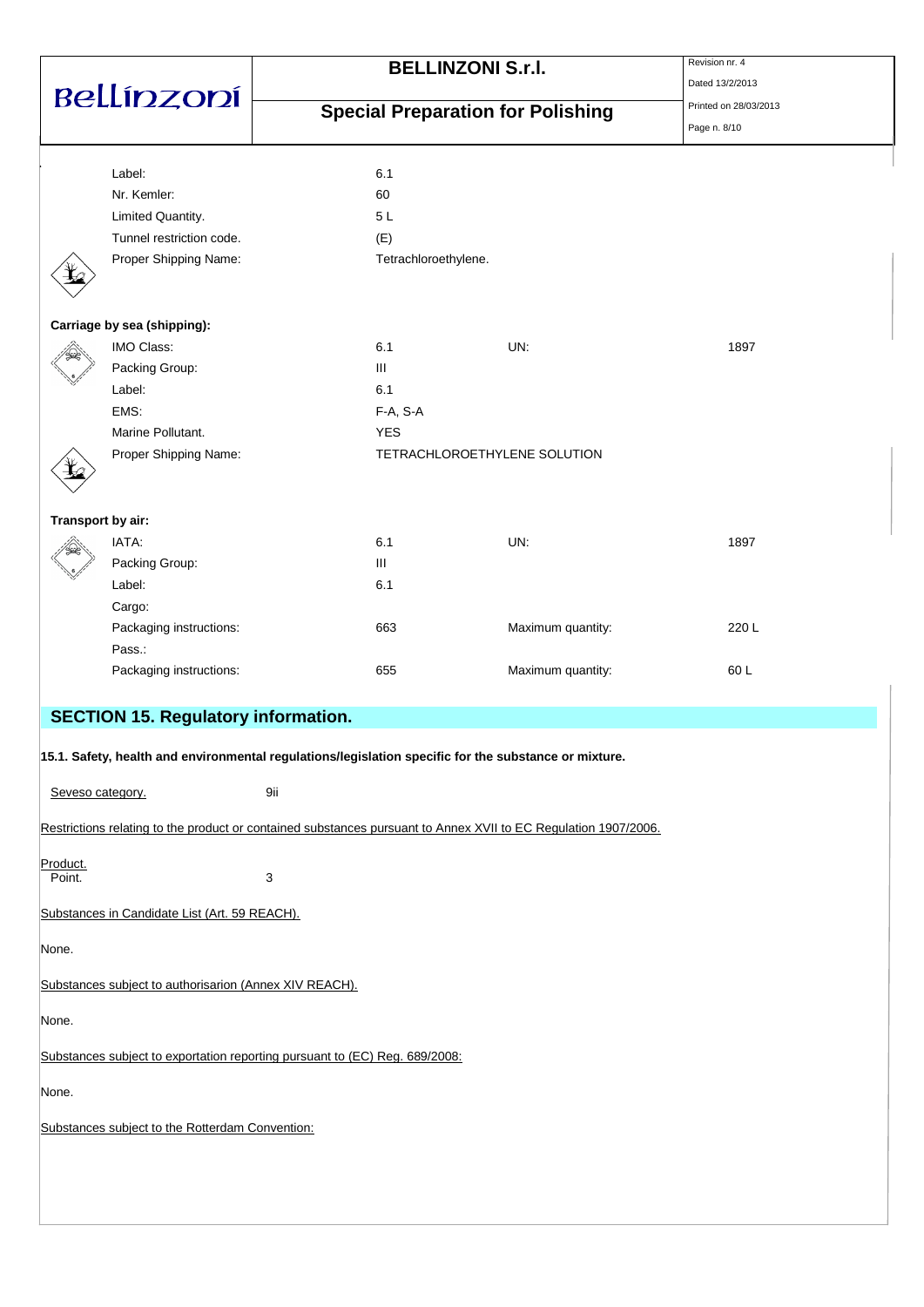| Bellínzoní |  |
|------------|--|
|            |  |

Dated 13/2/2013

**Special Preparation for Polishing** Printed on 28/03/2013

Page n. 9/10

None.

Substances subject to the Stockholm Convention:

None.

Healthcare controls.

Workers exposed to this chemical agent must not undergo health checks, provided that available risk-assessment data prove that the risks related to the workers' health and safety are modest and that the 98/24/EC directive is respected.

#### **15.2. Chemical safety assessment.**

No chemical safety assessment has been processed for the mixture and the substances it contains.

## **SECTION 16. Other information.**

Text of hazard (H) indications mentioned in section 2-3 of the sheet:

| Carc. 2                  | Carcinogenicity, category 2                                        |
|--------------------------|--------------------------------------------------------------------|
| Skin Irrit. 2            | Skin irritation, category 2                                        |
| Skin Sens. 1             | Respiratory / skin sensitization, category 1                       |
| <b>Aquatic Chronic 2</b> | Hazardous to the aquatic environment, chronic toxicity, category 2 |
| H351                     | Suspected of causing cancer.                                       |
| H315                     | Causes skin irritation.                                            |
| H317                     | May cause an allergic skin reaction.                               |
| H411                     | Toxic to aquatic life with long lasting effects.                   |

Text of risk (R) phrases mentioned in section 2-3 of the sheet:

| <b>R40</b> | LIMITED EVIDENCE OF A CARCINOGENIC EFFECT.                                                     |
|------------|------------------------------------------------------------------------------------------------|
| R51/53     | TOXIC TO AQUATIC ORGANISMS. MAY CAUSE LONG-TERM ADVERSE<br>EFFECTS IN THE AQUATIC ENVIRONMENT. |

LEGEND:

- ADR: European Agreement concerning the carriage of Dangerous goods by Road
- CAS NUMBER: Chemical Abstract Service Number
- CE50: Effective concentration (required to induce a 50% effect)
- CE NUMBER: Identifier in ESIS (European archive of existing substances)
- CLP: EC Regulation 1272/2008
- DNEL: Derived No Effect Level
- EmS: Emergency Schedule
- GHS: Globally Harmonized System of classification and labeling of chemicals
- IATA DGR: International Air Transport Association Dangerous Goods Regulation
- IC50: Immobilization Concentration 50%
- IMDG: International Maritime Code for dangerous goods
- IMO: International Maritime Organization
- INDEX NUMBER: Identifier in Annex VI of CLP
- LC50: Lethal Concentration 50%
- LD50: Lethal dose 50%
- OEL: Occupational Exposure Level
- PBT: Persistent bioaccumulative and toxic as Reach Regulation
- PEC: Predicted environmental Concentration
- PEL: Predicted exposure level